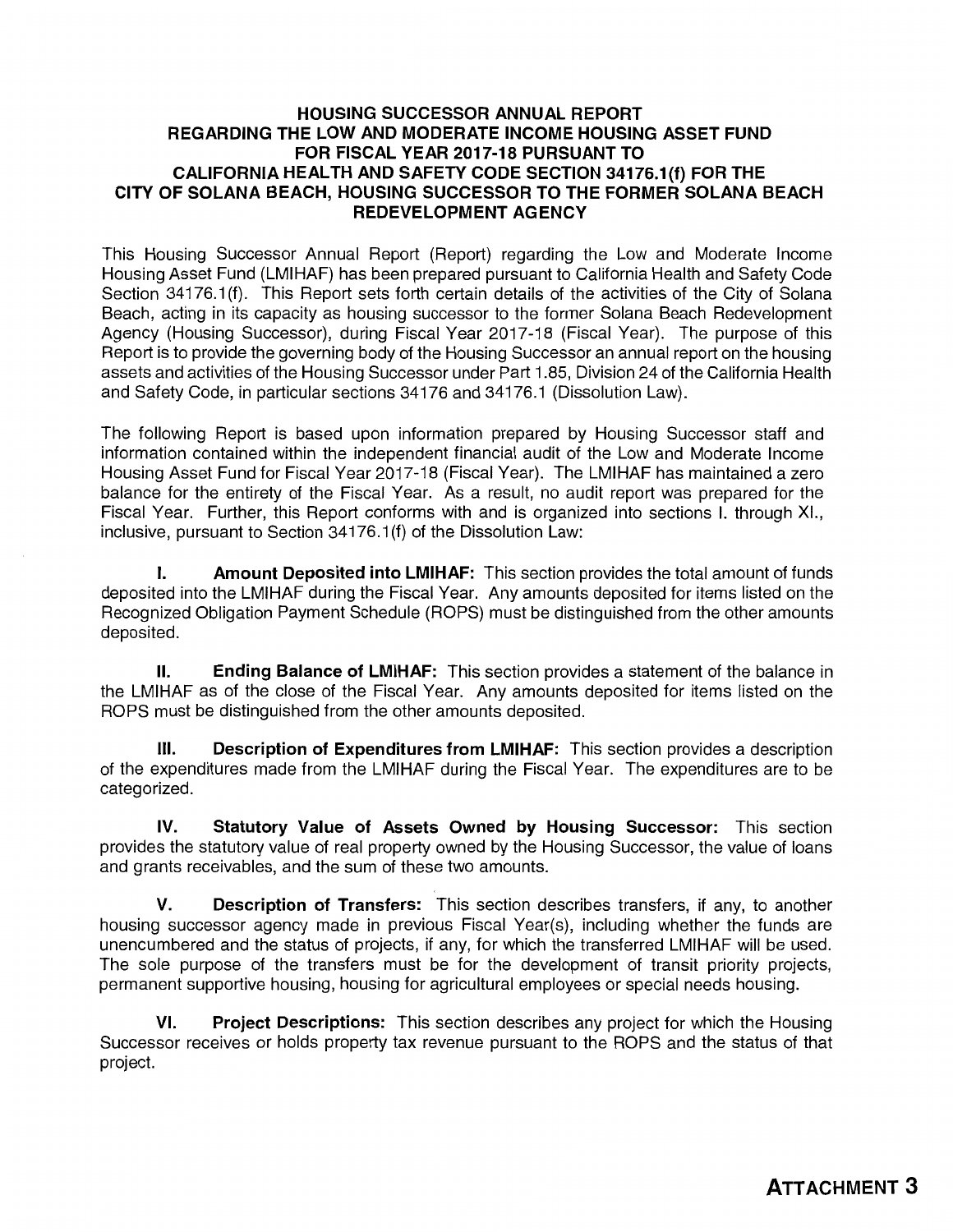**VII. Status of Compliance with Section 33334.16:** This section provides a status update on compliance with Section 33334.16 for interests in real property acquired by the Former Agency prior to February 1, 2012. For interests in real property acquired on or after February 1, 2012, provide a status update on the project.

**VIII. Description of Outstanding Obligations under Section 33413:** This section describes the outstanding inclusionary and replacement housing obligations, if any, under Section 33413 that remained outstanding prior to dissolution of the former Solana Beach Redevelopment Agency (Former Agency) as of February 1, 2012 along with the Housing Successor's progress in meeting those prior obligations, if any, of the Former Agency and how the Housing Successor plans to meet unmet obligations, if any.

**IX. Income Test:** This section provides the information required by Section 34176.1 (a)(3)(B), or a description of expenditures by income restriction for five year period, with the time period beginning January 1, 2014 and whether the statutory thresholds have been met. However, reporting of the Income Test is not required until 2019.

**X. Senior Housing Test:** This section provides the percentage of units of deedrestricted rental housing restricted to seniors and assisted individually or jointly by the Housing Successor, the Former Agency, and the City of Solana Beach within the previous 10 years in relation to the aggregate number of units of deed-restricted rental housing assisted individually or jointly by the Housing Successor, the Former Agency, and the City of Solana Beach within the same time period. For this Report the ten-year period reviewed is January 1, 2006 to January 1, 2016.

**XI. Excess Surplus Test:** This section provides the amount of excess surplus in the LMIHAF, if any, and the length of time that the Housing Successor has had excess surplus, and the Housing Successor's plan for eliminating the excess surplus.

## **REPORT**

This Report and the former Solana Beach Redevelopment Agency's pre-dissolution Implementation Plan are to be made available to the public on the City's website http://www.ci.solana-beach.ca.us/index.asp?SEC=4459C1 D7-9FF7-4988-92FF-D6EC8A2F593E&Type=B\_BASIC.

**I.** AMOUNT DEPOSITED INTO LMIHAF. A total of \$0 was deposited into the LMIHAF during the Fiscal Year. Of the total funds deposited into the LMIHAF, no funds were held for items listed on the ROPS. All funds were designated to meet an enforceable obligation to the Hitzke Development Corporation to be used for ten units of very low income multifamily housing (Hitzke Obligation).

**II. ENDING BALANCE OF LMIHAF.** At the close of the Fiscal Year, the ending balance in the LMIHAF was \$0, of which no funds are held for items listed on the ROPS. All funds are designated to meet the Hitzke Obligation.

**111. DESCRIPTION OF EXPENDITURES FROM LMIHAF.** The following is a description of expenditures from the LMIHAF by category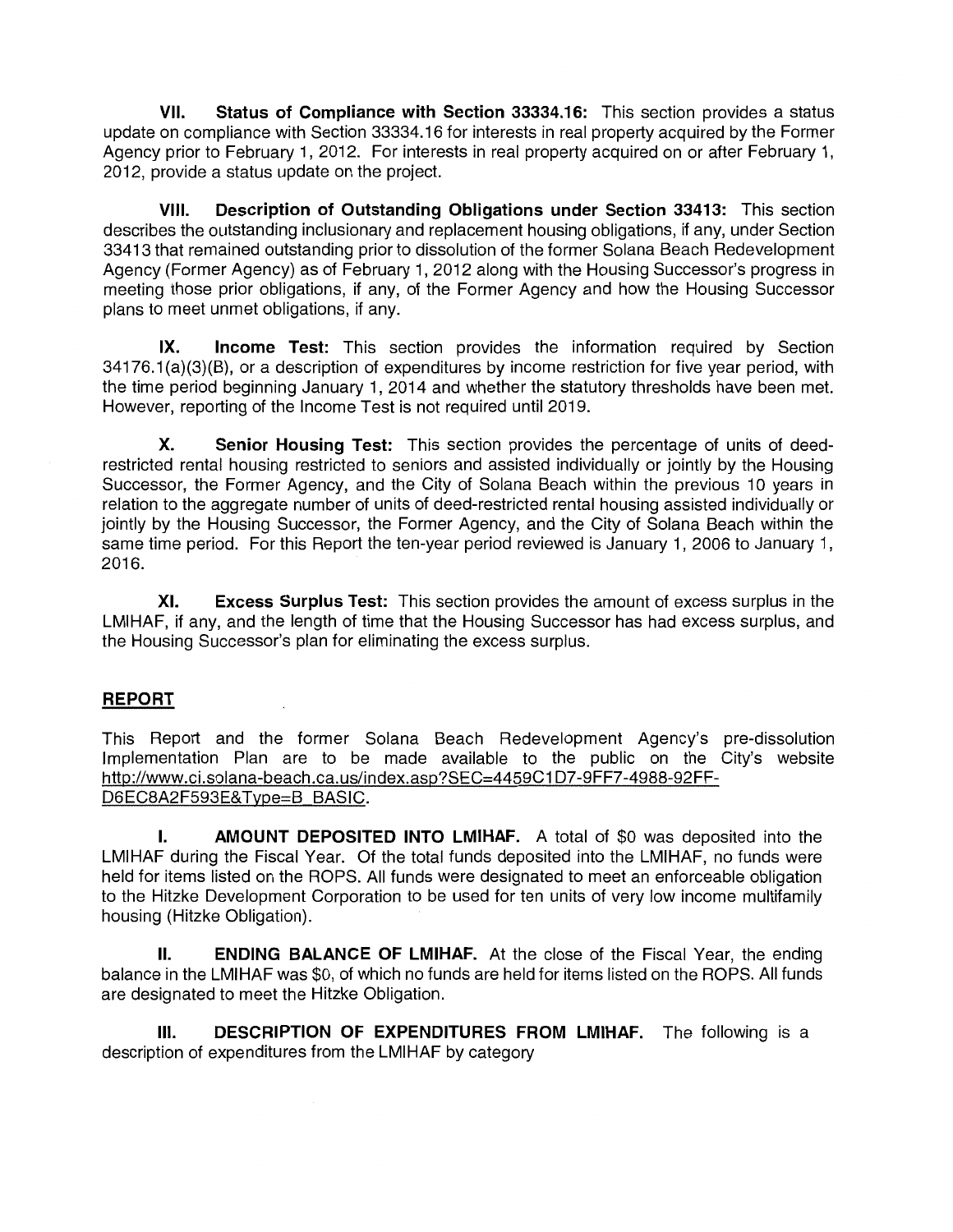|                                                                                                                                                                                                                                               | <b>Fiscal Year</b> |
|-----------------------------------------------------------------------------------------------------------------------------------------------------------------------------------------------------------------------------------------------|--------------------|
| <b>Monitoring &amp; Administration Expenditures</b>                                                                                                                                                                                           | None               |
| <b>Homeless Prevention and Rapid Rehousing</b><br><b>Services Expenditures</b>                                                                                                                                                                | None               |
| <b>Housing Development Expenditures</b><br><b>Expenditures on Low Income Units</b><br><b>Expenditures on Very-Low Income Units</b><br><b>Expenditures on Extremely-Low Income Units</b><br><b>Total Housing Development Expenditures</b><br>⋗ | None               |
| <b>Total LMIHAF Expenditures in Fiscal Year</b>                                                                                                                                                                                               | <b>None</b>        |

## **IV. STATUTORY VALUE OF ASSETS OWNED BY HOUSING SUCCESSOR IN LMIHAF.** Under the Dissolution Law and for purposes of this Report, the "statutory value of real property'' means the value of properties formerly held by the Former Agency as listed on the housing asset transfer schedule approved by the Department of Finance as listed in such

schedule under Section 34176(a)(2), the value of the properties transferred to the Housing Successor pursuant to Section 34181(f), and the purchase price of property(ies) purchased by the Housing Successor. Further, the value of loans and grants receivable is included in these reported assets held in the LMIHAF.

The following provides the statutory value of assets owned by the Housing Successor.

| As of End of<br><b>Fiscal Year</b>                          |           |
|-------------------------------------------------------------|-----------|
| Statutory Value of Real Property Owned by Housing Authority |           |
| Value of Loans and Grants Receivable                        | \$601,310 |
| <b>Total Value of Housing Successor Assets</b>              | \$601,310 |

**V. DESCRIPTION OF TRANSFERS.** The Housing Successor did not make any LMIHAF transfers to other Housing Successor(s) under Section 34176.1 (c)(2) during the Fiscal Year.

**VI. PROJECT DESCRIPTIONS.** The Housing Successor does not receive or hold property tax revenue pursuant to the ROPS.

**VII. STATUS OF COMPLIANCE WITH SECTION 33334.16.** The Housing Successor has no interests in real property.

## **VIII. DESCRIPTION OF OUTSTANDING OBLIGATIONS PURSUANT TO SECTION 33413**

**Replacement Housing:** According to the 2009-2014 Implementation Plan for the Former Agency, no Section 33413(a) replacement housing obligations were transferred to the Housing Successor. The Former Agency's Implementation Plan is posted on the City's website at http://www.ci.solana-beach.ca.us/index.asp?SEC=4459C1D7-9FF7-4988-92FF-D6EC8A2F593E& Type=B BASIC